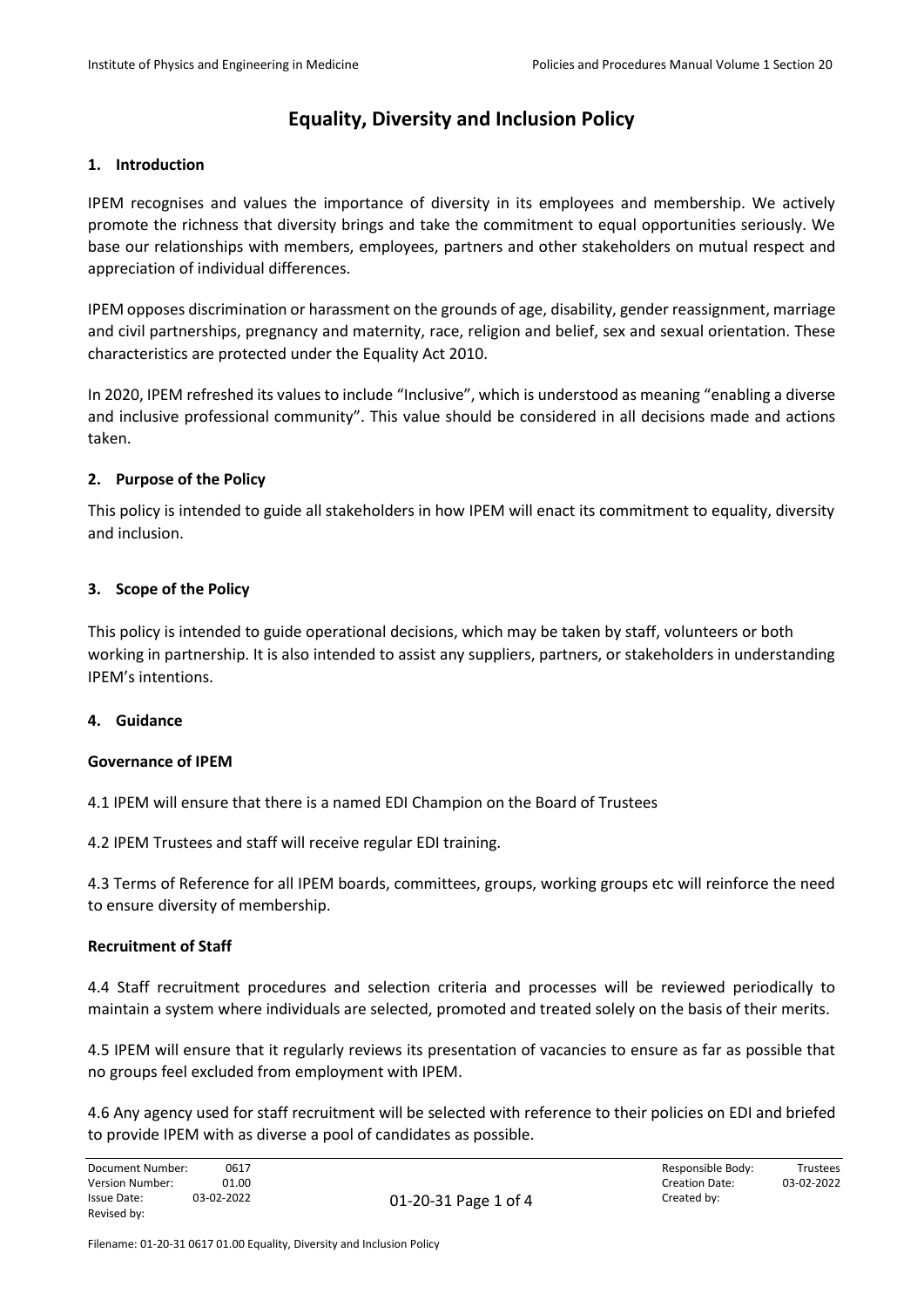# **Recruitment of Members and Volunteers**

4.6 IPEM will seek to promote diversity within the membership, and regularly review all promotional material to ensure that eligible people, regardless of their background or other characteristics, feel welcome to apply for membership and fellowship.

4.7 Volunteer recruitment and assessment processes will be reviewed periodically to maintain a system where membership in each category is offered solely on the basis of merit, as exemplified by appropriate standards of education, training and experience.

4.8 Where Committees are actively seeking to recruit members to serve as volunteers, or proposals are submitted for working groups etc., due regard must be given to diversity and inclusion, where possible ensuring broad representation in terms of ethnicity, age, sex and other protected characteristics.

# **Working practices**

4.8 IPEM will make any reasonable adjustments to ensure that any employees and members with disabilities are not excluded.

4.9 IPEM will not tolerate discrimination or harassment on the basis of any protected characteristics in the workplace. Allegations of such discrimination by members and employees will be investigated and if proved, will be regarded as misconduct and lead to disciplinary action.

# **International Relations**

4.10 Although primarily a United Kingdom professional body and learned society, IPEM will seek to develop personal membership throughout the international community and to establish and maintain bi-lateral and multi-lateral partnerships with related international societies. We expect all of our members to act in accordance with these values and will promote this policy with our international partners.

# **Promotional Communication**

4.11 When promoting opportunities with IPEM, including education, training, prizes and awards, IPEM will ensure that any materials welcome applications from all communities and from people of all backgrounds and characteristics, and use gender neutral language.

#### **Monitoring and recording**

4.12 IPEM will track diversity in the following contexts:

#### 4.12.1 Volunteer and staff recruitment

4.12.2 Diversity of overall membership and in specific member grades, and diversity of applications for membership and fellowship

#### 4.12.3 Diversity of applications for and recipients of prizes, awards, and grants

#### 4.12.4 Diversity of applications for any IPEM training and education courses

| Document Number: | 0617       | Responsible Body:                   | Trustees   |
|------------------|------------|-------------------------------------|------------|
| Version Number:  | 01.00      | Creation Date:                      | 03-02-2022 |
| Issue Date:      | 03-02-2022 | Created by:<br>01-20-31 Page 2 of 4 |            |
| Revised by:      |            |                                     |            |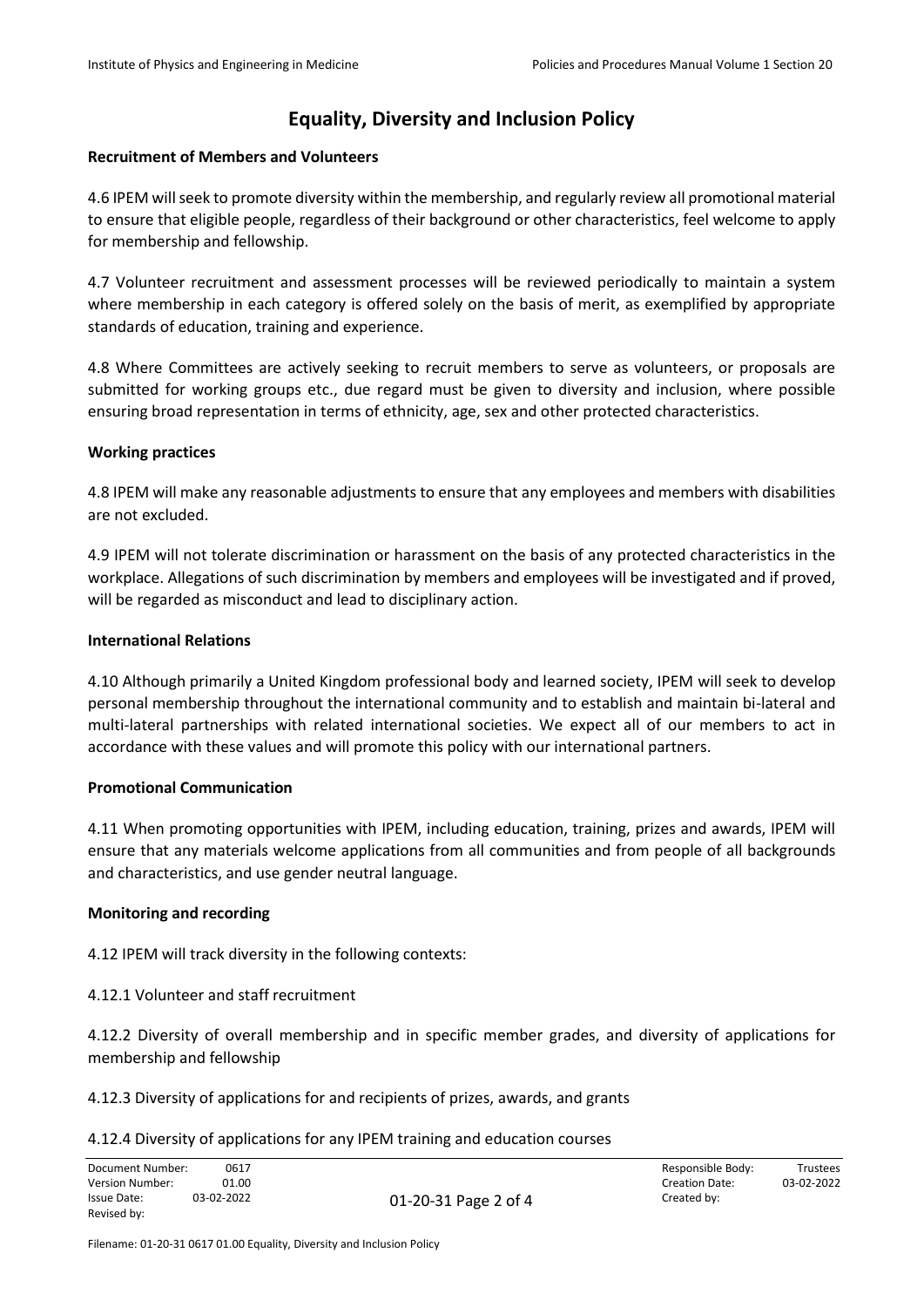4.12.5 Diversity of applications for Registrations, such as those provided by IPEM under agreements with the Science Council and Engineering Council

4.12.6 Diversity of speakers, panels and programmes at IPEM events

# **Speakers and Events**

4.13 IPEM will seek to ensure diversity in speakers, panels and programmes, for all IPEM events.

4.14 IPEM will seek to ensure that events organised by IPEM cater for diverse audiences and make reasonable adjustments for access and participation requirements.

# **School Outreach and public engagement**

4.15 IPEM will promote our profession and careers to everyone as per our charitable objective.

4.16 Where there is a conflict of resources IPEM will prioritise schools and programmes which make the biggest impact in terms of inclusion, widening participation and social mobility.

# **Complaints**

4.17 IPEM will aim to create a supportive environment in which employees, members, volunteers, stakeholders, partners and suppliers, feel able to report any incident of discrimination or harassment using the current complaints process.

# **5. Relationship with other Policies and Procedures**

5.1 Policies:

- Fair access policy
- Ethical and Environmental Policy
- Volunteer Policy

5.2 Procedures and other documents:

- Procedure for recruiting volunteers
- Procedure for recruiting staff
- Procedure for membership and registration applications
- Procedure for Prizes and Awards
- Guidance Notes for arranging an external moderator visit, practical assessment, or viva
- Action plans
- EDI Monitoring form
- Outreach guidance

#### **6. Breach of the Policy**